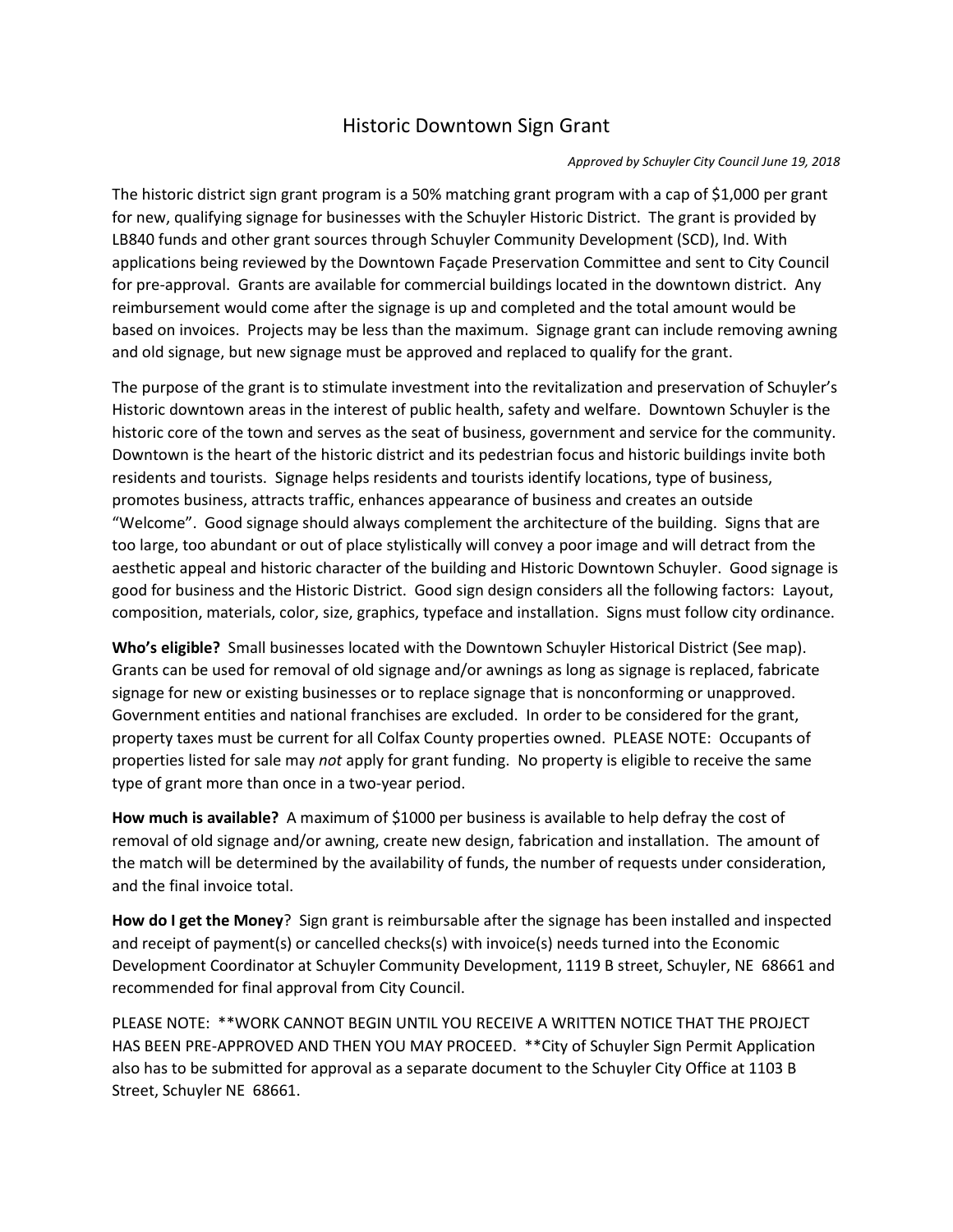## **Grant Steps:**

- **1.** *Fill out sign grant application* SCD Application for Signage Grant may be picked up at Schuyler Community Development, 1119 B Street, Schuyler or download from: [https://schuylerdevelopment.net](https://schuylerdevelopment.net/) under the "Loan Programs" tab
- **2.** *Submit sign grant application* Sign grant application and appropriate documentation needs to be submitted to the Economic Development Coordinator at the Schuyler Community Development office at 1119 B street, Schuyler or emailed to [Schuyer.nedevelopment@gmail.com.](mailto:Schuyer.nedevelopment@gmail.com)

\*\*Sign grant application needs to conform with the design standards and city sign ordinance (See ordinance and city application). City of Schuyler Sign Permit Application needs to be submitted to the City of Schuyler at 1103 B Street, Schuyler.

3. *Sign grant application pre-approval/denial* - Downtown Façade Preservation Committee will meet for sign grant application scoring. If sign grant application is pre-approved by the DFPC, the application will be recommended to City Council for pre-approval.

Businesses will receive a letter acknowledging sign grant application pre-approval or denial. If denied, business will receive explanation. If more information is needed to make a decision, the Economic development Coordinator will contact business owner.

- 1. **Note**: No work may be started by or on behalf of the applicant prior to the decision of the grant pre-approval or city sign permit approval; such beginning disqualifies the applicant from grant consideration.
- 4. *Sign work/Completed work* Applicant has 90 days from the date of written notice of sign grant pre-approval to complete the work. Under certain circumstances, extension may be requested in writing, but must not exceed 180 days. Within three weeks of sign completion, all documentation must be turned into the Economic Development Coordinator at the Schuyler Community Development office at 1119 B Street, Schuyler. Please include all invoices – marked "PADI", signed and dated by the contractor(s) and receipt of payment of cleared checks (Back and front) for all the sign work covered b the sign grant. Also include copies of the signed contracts with licensed contractors that we chosen to do the work and photographs before and after the completion of the project.
- 5. *Payment* Reimbursement can be expected approximately three (3) weeks after all needed documentation has been submitted and approval of completion is given by the Downtown Façade Preservation Committee and submitted to the City Council for payment approval from appropriate grant fund.

*Approved by Schuyler City Council June 19, 2018*

*Page 2 of 4*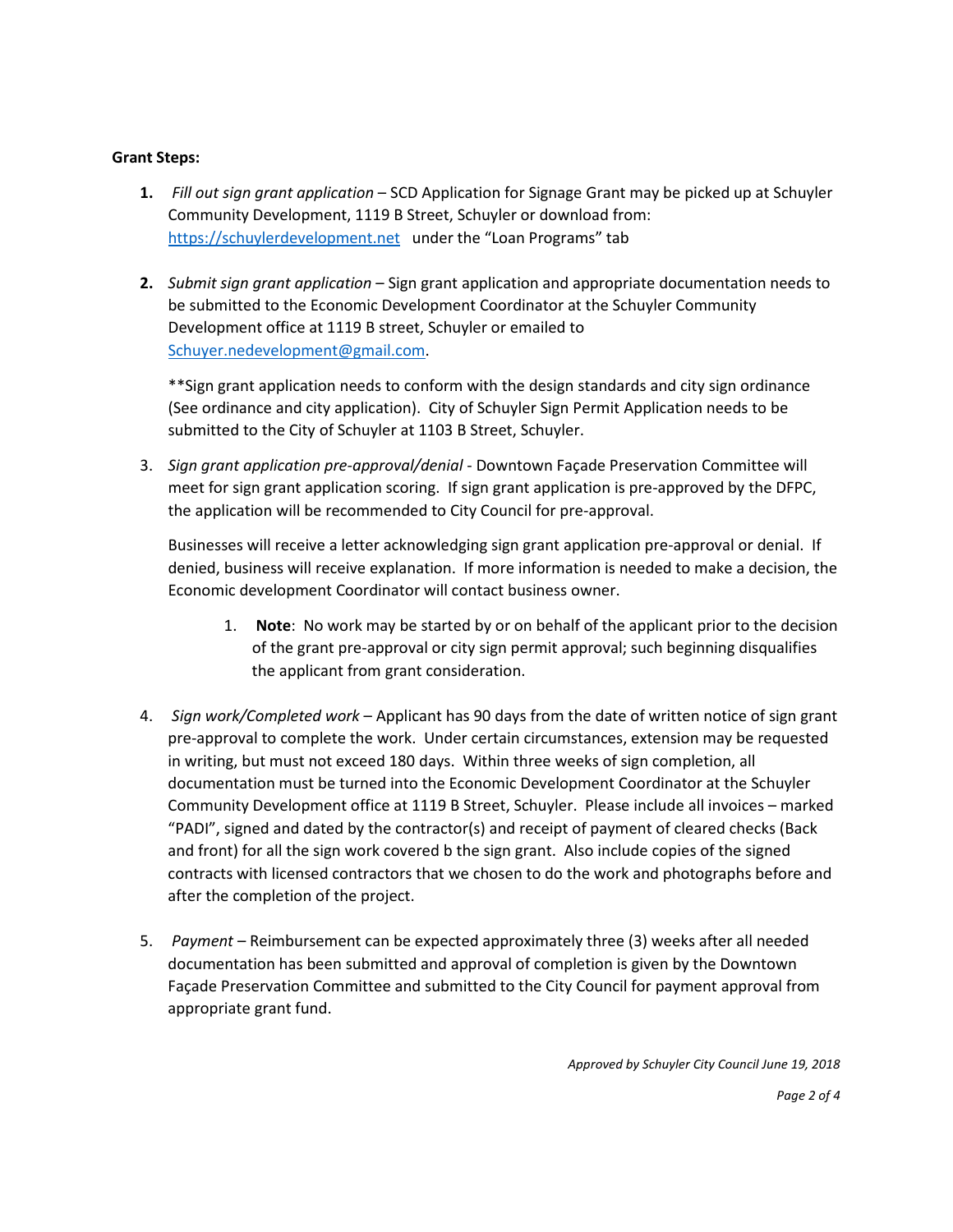DRCDC Signage Standard for Review:

|        | Extent to which the project advances the goals of improving building appearance/signage                         |  |  |                                                                                                                       |
|--------|-----------------------------------------------------------------------------------------------------------------|--|--|-----------------------------------------------------------------------------------------------------------------------|
|        | Does not Advance Goals 1 2 3 4 5 Does Advance Goals                                                             |  |  |                                                                                                                       |
|        |                                                                                                                 |  |  |                                                                                                                       |
|        |                                                                                                                 |  |  | Extent of the projects impact upon the Downtown streetscape and pedestrian atmosphere                                 |
|        | Not Enough Impact 1 2 3 4 5 Great Impact                                                                        |  |  |                                                                                                                       |
|        |                                                                                                                 |  |  | <u> 1989 - Johann Stoff, deutscher Stoff, der Stoff, der Stoff, der Stoff, der Stoff, der Stoff, der Stoff, der S</u> |
|        | Historic/Architectural significance of building:                                                                |  |  |                                                                                                                       |
|        | Not Significant                                                                                                 |  |  | 1 2 3 4 5 Very Significant                                                                                            |
|        |                                                                                                                 |  |  |                                                                                                                       |
|        |                                                                                                                 |  |  |                                                                                                                       |
|        | Original condition of current signage or lack there of<br>Poor Condition / No Signage 1 2 3 4 5 Great Condition |  |  |                                                                                                                       |
|        | Photograph of current signage or signage space                                                                  |  |  |                                                                                                                       |
| Notes: |                                                                                                                 |  |  |                                                                                                                       |
|        | Rendering of new signage including measurements:                                                                |  |  |                                                                                                                       |
| Notes: |                                                                                                                 |  |  |                                                                                                                       |